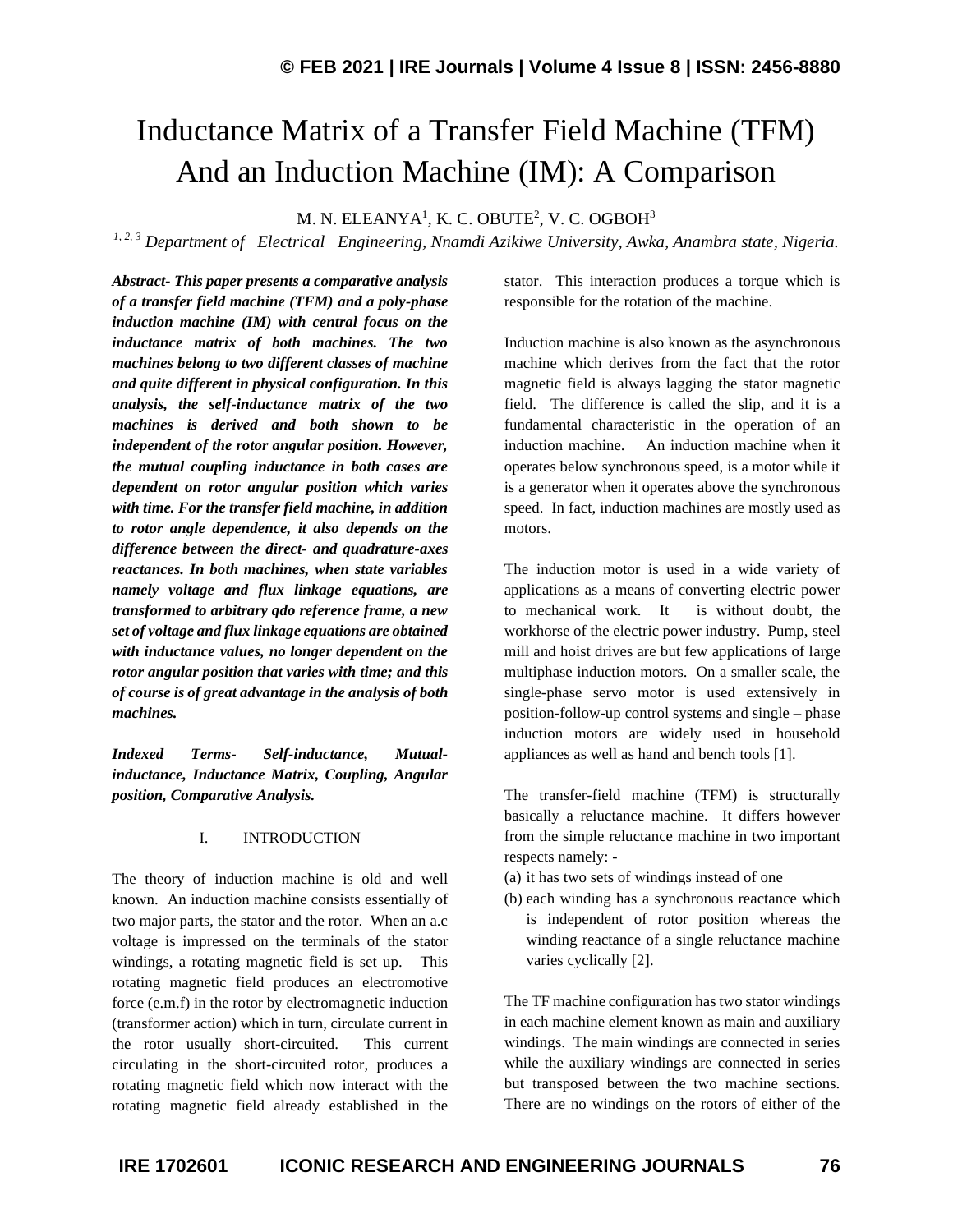composite machines. This machine induces negative sequence emfs of frequency  $(2S - 1)\omega_0$  in the auxiliary windings which will in turn circulate a current excluded from the supply.

The interaction of the main and auxiliary winding magneto motive forces (mmfs), will produce an interference wave with beat frequency, ω, which is equal to the rotor frequency. Hence a reluctance torque is developed in the rotor as a result of its interaction with the interference wave and this causes the rotor and hence the machine to rotate (turn).

And so, a transfer-field machine is an energy converter and like the induction machine, is asynchronous and self-starting. The transfer – field machine is very useful in control systems, electrical gear, low speed drives etc. Again, its auxiliary winding terminals which will act as the rotor conductors in normal induction machine is available without requiring slip rings or current collection gears. It can also be used to supply a d.c load through rectifiers, a function which has not been performed satisfactorily by induction motors because the output waveforms of induction motors tend to be increasingly distorted as the load current increases. Also, it is capable of survival in a harsh environment [3].

#### II. PHYSICAL CONFIGURATION OF A TRANSFER FIELD MACHINE (TFM)

The transfer field machine (TFM) comprises a twostack machine in which the rotor is made up of two identical equal halves whose pole axes are  $\frac{\pi}{2}$  radians out of phase in space. They are housed in their respective induction motor type stators. There are no windings in the rotor. The stator has two physically isolated but magnetically coupled identical windings known as the main and auxiliary windings. The axes of the main windings are the same in both halves of the machine whereas the axes of the auxiliary windings are transposed in passing from one half of the machine to the other. Both sets of winding are distributed in the stator slots and occupy the same slots for perfect coupling and have the same number of poles. The two sets of winding of the transfer field machine are essentially similar and may be connected in parallel which will of course double its output. The

schematic diagram of a transfer field machine (TFM) is as illustrated in figure 1.0



Fig1.0: Connection diagram for a transfer field machine (TFM)

### III. INDUCTANCE MATRIX OF A TRANSFER FIELD MACHINE (TFM)

#### 3.1 TFM Self - and Mutual – inductances

The rotor of a TFM is of salient poles without conductors and as a result, its mmfs are always directed along the d- and q- axes. Also, the direction of the resultant mmf of the stator windings relative to d- and q- axes will vary with the power factor. A common approach to handling the magnetic effect of the stators resultant mmf is to resolve it along the d and q - axes.

Let us consider the magnetic effect of a current flowing in one phase and let this phase be denoted by "a". Hence the resolved components of the a-phase mmf, Fa, will produce the flux components;

$$
\phi_d = p_{e^d} F_a \sin \theta_r
$$
\n
$$
\phi_q = p_{e^q} F_a \cos \theta_r
$$
\n(1)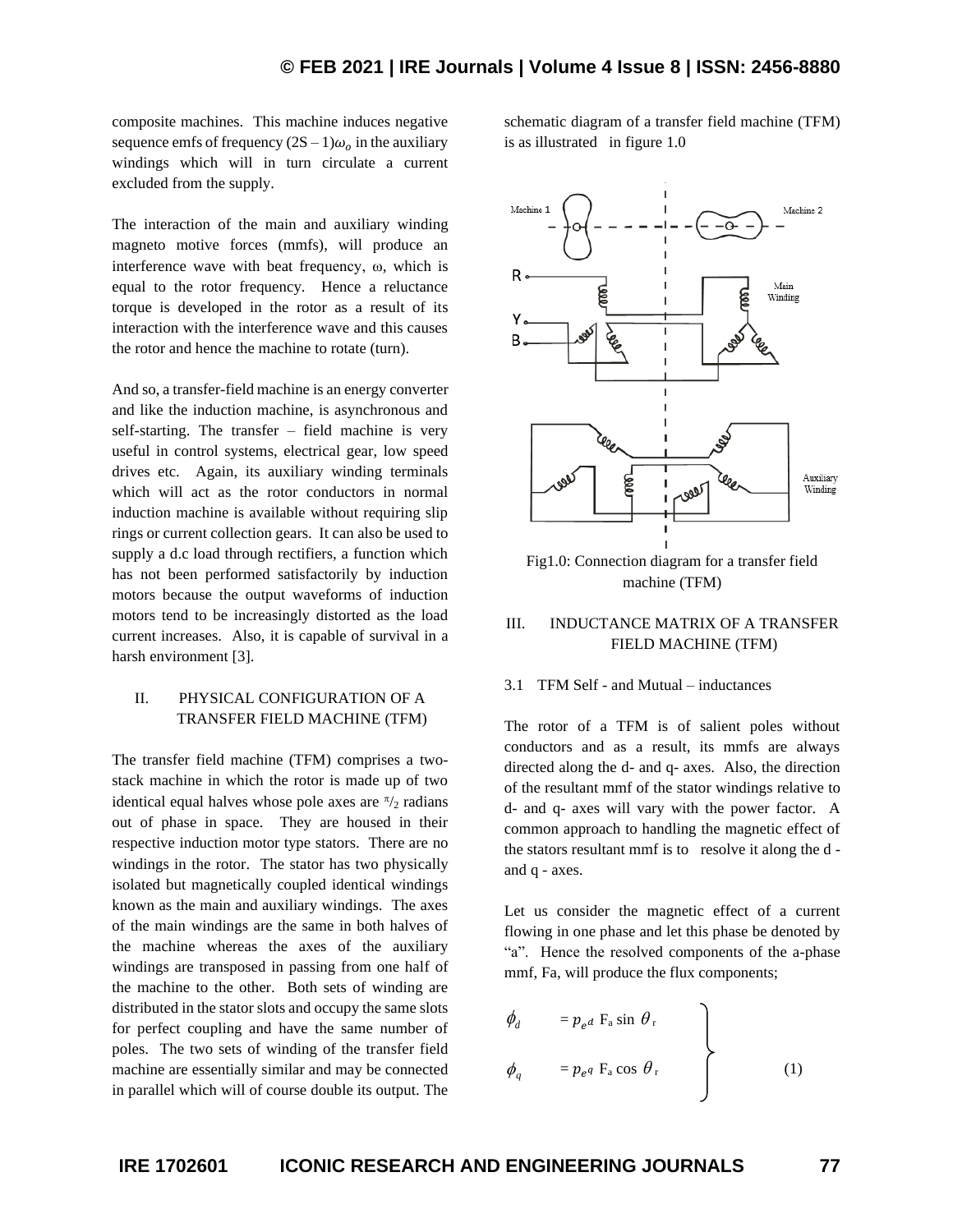along the d- and q-axes respectively.

Where; 
$$
Pe =
$$
  $permeance$ .

The flux linkage of these resolved components with the a-phase winding is;

$$
\lambda \, \text{aa} = N_{\text{s}} \left( \phi_d \sin \theta_r + \phi_q \cos \theta_r \right) \tag{2}
$$

Substituting equation (1) into equation (2), will yield;

$$
\lambda_{aa} = N_s F_a(p_e d\theta_r + p_e q \cos^2 \theta_r)
$$
  

$$
\lambda_{aa} = N_s F_a \left\{ \frac{pe^{d} + peq}{2} - \frac{pe^{d} - peq}{2} \cos 2\theta_r \right\}
$$
 (3)

In a similar manner, the linkage of the flux components,  $\phi_d$  and  $\phi_q$  by the b-phase winding that

is 
$$
\frac{2\pi}{3}
$$
 ahead may be written as;  
\n
$$
\lambda_{ba} = N_s F_a \{p_e a sin \theta_r sin(\theta_r - 2\pi/3) + p_e a cos \theta_r cos(2\theta_r - 2\pi/3)\}
$$
\n
$$
\therefore \lambda_{ba} = N_s F_a \{\frac{p_e a + p_e a}{4} - \frac{p_e a - p_e a}{4} cos 2(\theta_r - \frac{\pi}{3})\}
$$
\n(4)

We can deduce based on the functional relationship of  $\lambda$  aa with the rotor angle,  $\theta_r$ , that the self-inductance of the stator a-phase winding, excluding the leakage inductance, has the form;

$$
L_{aa} = L_0 - L_{ms} \cos 2 \theta_r \tag{5}
$$

Where;

$$
L_{o} = \frac{L_{md} + L_{mq}}{2} and L_{ms} = \frac{L_{md} - L_{mq}}{2}
$$

The self-inductances of the  $b$ - and  $c$ - phases,  $L_{bb}$  and  $L_{cc}$ , are similar to that of  $L_{aa}$  but with  $\theta_r$  replaced by  $(\theta_r^{-\frac{\pi}{3}})$  $\frac{\pi}{3}$ ) and ( $\theta_r$ + $\frac{\pi}{3}$ )  $\frac{\pi}{3}$ ) respectively.

Similarly, it can be deduced from equation (4) that the mutual inductance between the a-and b-phases of the stator is of the form;

 $L_{ab} = L_{ba} = \frac{-L_0}{2}$  $\frac{L_o}{2} - L_{ms} \cos 2(\theta_r - \frac{\pi}{3})$ 3 ) (6) Again the mutual inductances  $L_{bc}$  and  $L_{ac}$  can be obtained by replacing  $\theta_r$  with  $(\theta_r + \frac{\pi}{3})$  $\frac{\pi}{3}$ ) and  $(\theta_r + \frac{2\pi}{3})$  $\frac{1}{3}$ respectively.

For this analysis, the upper case subscripts  $- A$ , B, C will be associated with the parameters of the main windings while the lower case subscripts  $-$  a,b,c will be associated with the auxiliary windings.

For a three-phase machine like the TFM, the voltage equation for the main (stator) winding is;

$$
V_{ABC} = r_{ABC}i_{ABC} + P\lambda_{ABC}
$$
  
\n
$$
V_{abc} = r_{abc}i_{abc} + P\lambda_{abc}
$$
 (7)

where;

$$
P = \frac{d}{dt}
$$
  
\n
$$
\lambda = \text{flux linkage}
$$
  
\n
$$
r_{ABC} = \text{diag} (r_A r_B r_C)
$$
  
\n
$$
r_{abc} = \text{diag} (r_a r_b r_c)
$$

The flux linkages in stator reference frame are expressed as;

$$
\begin{bmatrix} \lambda_{ABC} \\ \lambda_{abc} \end{bmatrix} = \begin{bmatrix} L_{xx} & L_{xy} \\ L_{yx} & L_{yy} \end{bmatrix} \begin{bmatrix} i_{ABC} \\ i_{abc} \end{bmatrix}
$$
 (8)

where;

 $L_{xx}$  = self-inductance for main windings of TFM  $L_{yy}$  = self-inductance for auxiliary windings of TFM  $Lxy = Lyx$  = mutual inductance between main and auxiliary windings

The inductance matrices terms  $L_{xx}$ ,  $L_{xy}$ ,  $L_{yx}$  and  $L_{yy}$  are obtained from inductance submatrices  $L_{11}$ ,  $L_{12}$ ,  $L_{21}$  *and*  $L_{22}$  for machine 1 and machine 2.

Now for machine 1, the self-inductance submatrix for the main winding is;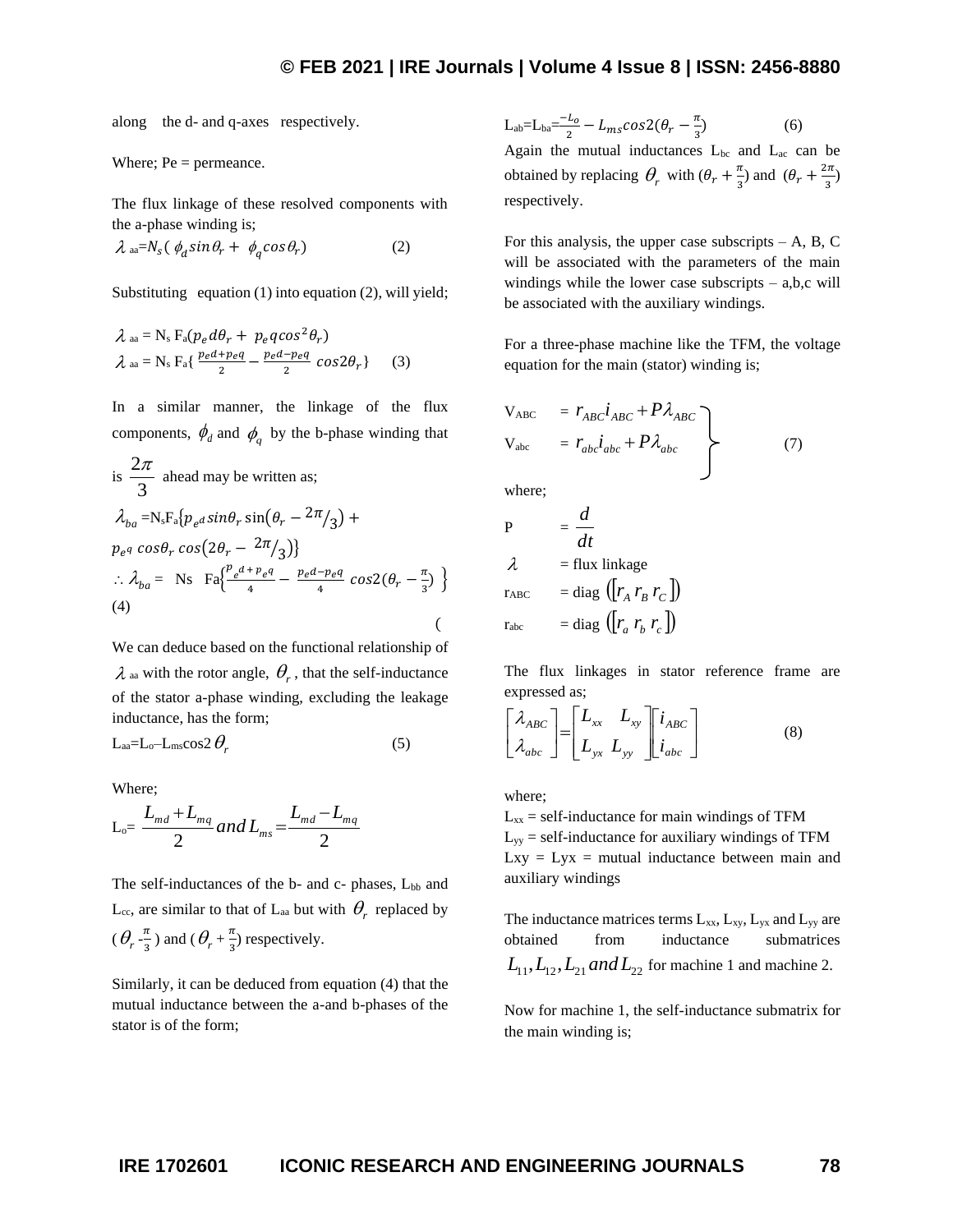$$
L_{11}^{m/c1} =
$$
\n
$$
\begin{bmatrix}\nL_{1s} + L_o - L_{ms} \cos 2\theta_r & -\frac{1}{2} L_o - L_{ms} \cos 2(\theta_r - \pi/3) - \frac{1}{2} L_o - L_{ms} \cos 2(\theta_r + \pi/3) \\
-\frac{1}{2} L_o - L_{ms} \cos 2(\theta_r - \pi/3) & L_{ls} + L_o - L_{ms} \cos 2(\theta_r - \pi/3) & -\frac{1}{2} L_o - L_{ms} \cos 2\theta_r \\
-\frac{1}{2} L_o - L_{ms} \cos 2(\theta_r + \pi/3) & -\frac{1}{2} L_o - L_{ms} \cos 2\theta_r & L_{ls} + L_o - L_{ms} \cos 2(\theta_r + \pi/3)\n\end{bmatrix}
$$
\n(9)

For machine 2, the Self-inductance submatrix for the main winding is;

( ) ( ) ( ) ( ) − + + − + + + + − + − + − + + − − + + <sup>+</sup> <sup>+</sup> <sup>−</sup> <sup>+</sup> <sup>−</sup> = / 2 *m c L* 3 cos2 cos2 2 1 3 cos2 2 1 cos2 2 1 3 cos2 3 cos2 2 1 3 cos2 2 1 3 cos2 2 1 cos2 0 1 1 1 *<sup>o</sup> m s <sup>r</sup> <sup>o</sup> m s <sup>r</sup> ls <sup>o</sup> m s <sup>r</sup> m s <sup>r</sup> ls <sup>o</sup> m s <sup>r</sup> <sup>o</sup> m s <sup>r</sup> <sup>s</sup> <sup>o</sup> m s <sup>r</sup> <sup>o</sup> m s <sup>r</sup> <sup>o</sup> m s <sup>r</sup> L L L L L L L L L L L L L L L L L L L L L* (10)

The self-inductance matrix,  $L_{xx}$ , for the main winding of TF machine is obtained by adding the self-inductance submatrix,  $L_{11}$  of machine 1 and the self-inductance submatrix,  $L_{11}$  of machine 2. And this addition will yield;

$$
L_{xx} = \begin{bmatrix} 2L_{1s} + 2L_o & -L_o & -L_o \\ -L_o & 2L_{1s} + 2L_o & -L_o \\ -L_o & -L_o & 2L_{1s} + 2L_o \end{bmatrix}^{(11)}
$$

 $L_o =$ 

2  $L_{md}$  +  $L_{mq}$ 

Where:

 $L_{ls}$  = Leakage inductance of main (stator) winding

Substituting equation (12) into equation (11), gives;

Substituting equation (12) into equation (11), gives;  
\n
$$
L_{xx} = \begin{bmatrix} 2L_{1s} + L_{md} + L_{mq} & -\frac{1}{2}(L_{md} + L_{mq}) & -\frac{1}{2}(L_{md} + L_{mq}) \\ -\frac{1}{2}(L_{md} + L_{mq}) & 2L_{ls} + L_{md} + L_{mq} & -\frac{1}{2}(L_{md} + L_{mq}) \\ -\frac{1}{2}(L_{md} + L_{mq}) & -\frac{1}{2}(L_{md} + L_{mq}) & 2L_{ls} + L_{md} + L_{mq} \end{bmatrix}
$$
\n(13)

From equation (11), it is very evident that the selfinductance matrix,  $L_{xx}$ , of the main winding, is the sum of self and mutual inductances of machine 1 and machine 2 respectively. The mutual inductance

between the main and auxiliary winding, *Lxy* , is obtained by adding the mutual inductance submatrix,  $L_{12}$  for machine 1 to the mutual inductance

(12)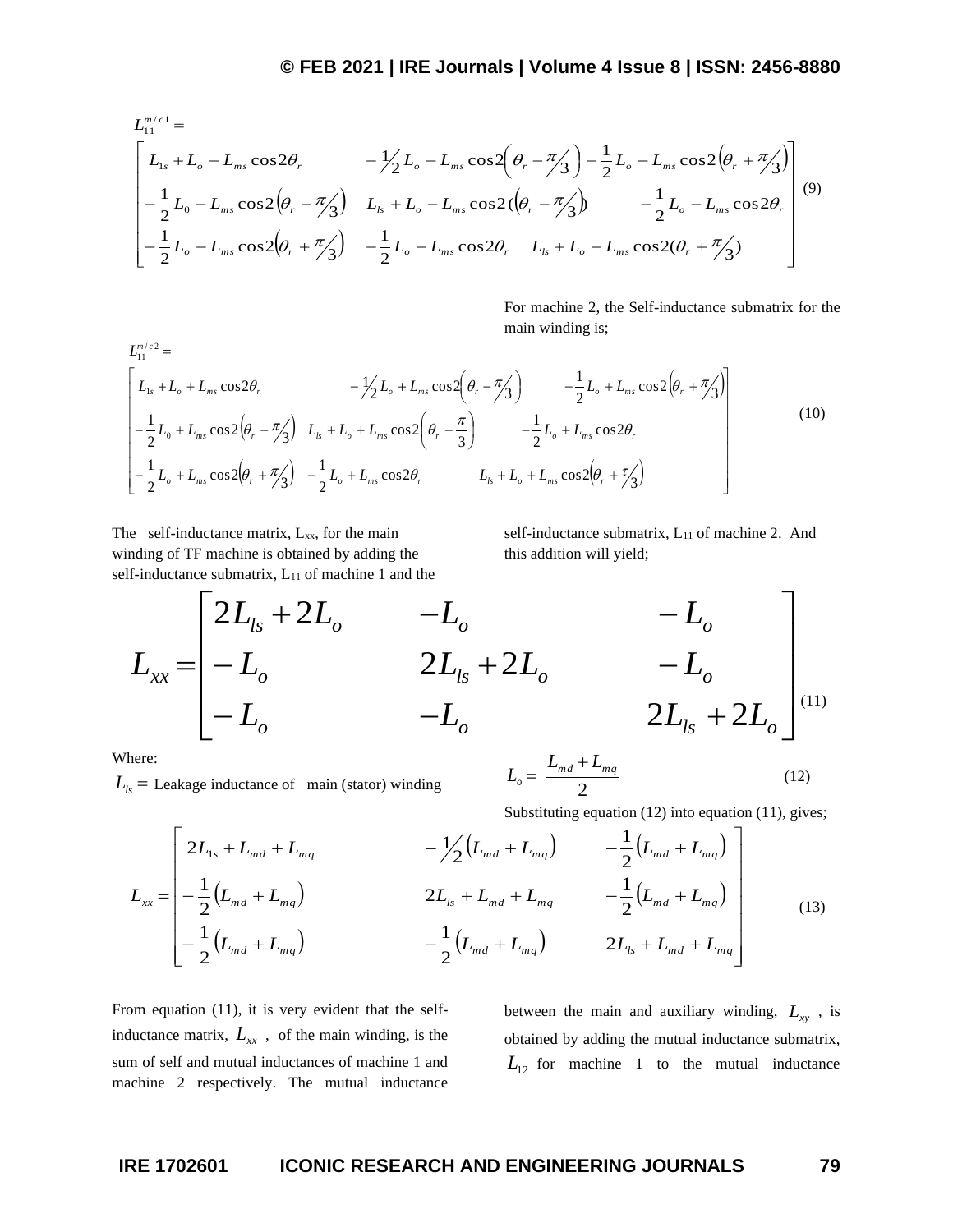submatrix,  $L_{12}$  for machine 2. These mutual inductance submatrices are;

ductance submatrices are;  
\n
$$
L_{12}^{M/C1} = \begin{bmatrix} L_{1s} + L_o - L_{ms} \cos 2\theta_r & -\frac{1}{2} L_o - L_{ms} (2\theta_r - \alpha) & -\frac{1}{2} L_o - L_{ms} \cos (2\theta_r + \alpha) \\ -\frac{1}{2} L_o - L_{ms} \cos (2\theta_r - \alpha) & L_{ls} + L_o - L_{ms} \cos (2\theta_r + \alpha) & -\frac{1}{2} L_o - L_{ms} \cos 2\theta_r \\ -\frac{1}{2} L_o - L_{ms} \cos (2\theta_r + \alpha) & -\frac{1}{2} L_o - L_{ms} \cos 2\theta_r & L_{ls} + L_o - L_{ms} \cos (2\theta_r - \alpha) \end{bmatrix}
$$
\n(14)

$$
L_{12}^{M/C2} = \begin{bmatrix} L_{1s} + L_o + L_{ms} \cos 2\theta_r & -\frac{1}{2} L_o + L_{ms} (2\theta_r - \alpha) & -\frac{1}{2} L_o + L_{ms} \cos (2\theta_r + \alpha) \\ -\frac{1}{2} L_o + L_{ms} \cos (2\theta_r - \alpha) & L_{1s} + L_o + L_{ms} \cos (2\theta_r + \alpha) & -\frac{1}{2} L_o + L_{ms} \cos 2\theta_r \\ -\frac{1}{2} L_o + L_{ms} \cos (2\theta_r + \alpha) & -\frac{1}{2} L_o + L_{ms} \cos 2\theta_r & L_{1s} + L_o + L_{ms} \cos (2\theta_r - \alpha) \end{bmatrix} (15)
$$

Therefore, the mutual inductance between the main and auxiliary winding,  $L_{xy}$ , taken into account the transposition of the auxiliary winding, is;

Similarly, which is given by:

\n
$$
L_{xy} = L_{12}^{M/C1} + xL_{12}^{M/C2} = \begin{bmatrix} -2L_{ms}\cos 2\theta_r & -2L_{ms}\cos(2\theta_r - \alpha) & -2L_{ms}\cos(2\theta_r + \alpha) \\ -2L_{ms}\cos(2\theta_r - \alpha) & -2L_{ms}\cos(2\theta_r + \alpha) & -2L_{ms}\cos 2\theta_r \\ -2L_{ms}\cos(2\theta_r + \alpha) & -2L_{ms}\cos 2\theta_r & -2L_{ms}\cos(2\theta_r - \alpha) \end{bmatrix}
$$

Taking out a common factor  $-2L_{ms}$ , the mutual inductance,  $L_{xy}$ , becomes;

$$
L_{xy} = -2L_{ms} \begin{bmatrix} \cos 2\theta_r & \cos(2\theta_r - \alpha) & \cos(2\theta_r + \alpha) \\ \cos(2\theta_r - \alpha) & \cos(2\theta_r + \alpha) & \cos 2\theta_r \\ \cos(2\theta_r + \alpha) & \cos 2\theta_r & \cos(2\theta_r - \alpha) \end{bmatrix}
$$

But 
$$
L_{ms} = \frac{L_{md} - L_{mq}}{2}
$$
 Hence  $-2L_{ms} = -2\left\{\frac{L_{md} - L_{mq}}{2}\right\} = L_{mq} - L_{md}$  and

if this is substituted into the expression for  $L_{xy}$ , we have that;

$$
L_{xy} = L_{mq} - L_{md} \begin{bmatrix} \cos 2\theta_r & \cos(2\theta_r - \alpha) & \cos(2\theta_r + \alpha) \\ \cos(2\theta_r - \alpha) & \cos(2\theta_r + \alpha) & \cos 2\theta_r \\ \cos(2\theta_r + \alpha) & \cos 2\theta_r & \cos(2\theta_r - \alpha) \end{bmatrix}
$$
(16)

Where;  $\alpha = \frac{2\pi}{g}$  $\frac{2\pi}{3}$  (120<sup>0</sup>)

Now because the main and auxiliary windings in both machine 1 and machine 2 are identical in nature, it is clear to assume in this paper that  $L_{xx} = L_{yy}$  and

 $L_{xy} = L_{yx}$ . And for this reason, auxiliary winding parameters do not change values when they are referred to the main winding [ 4].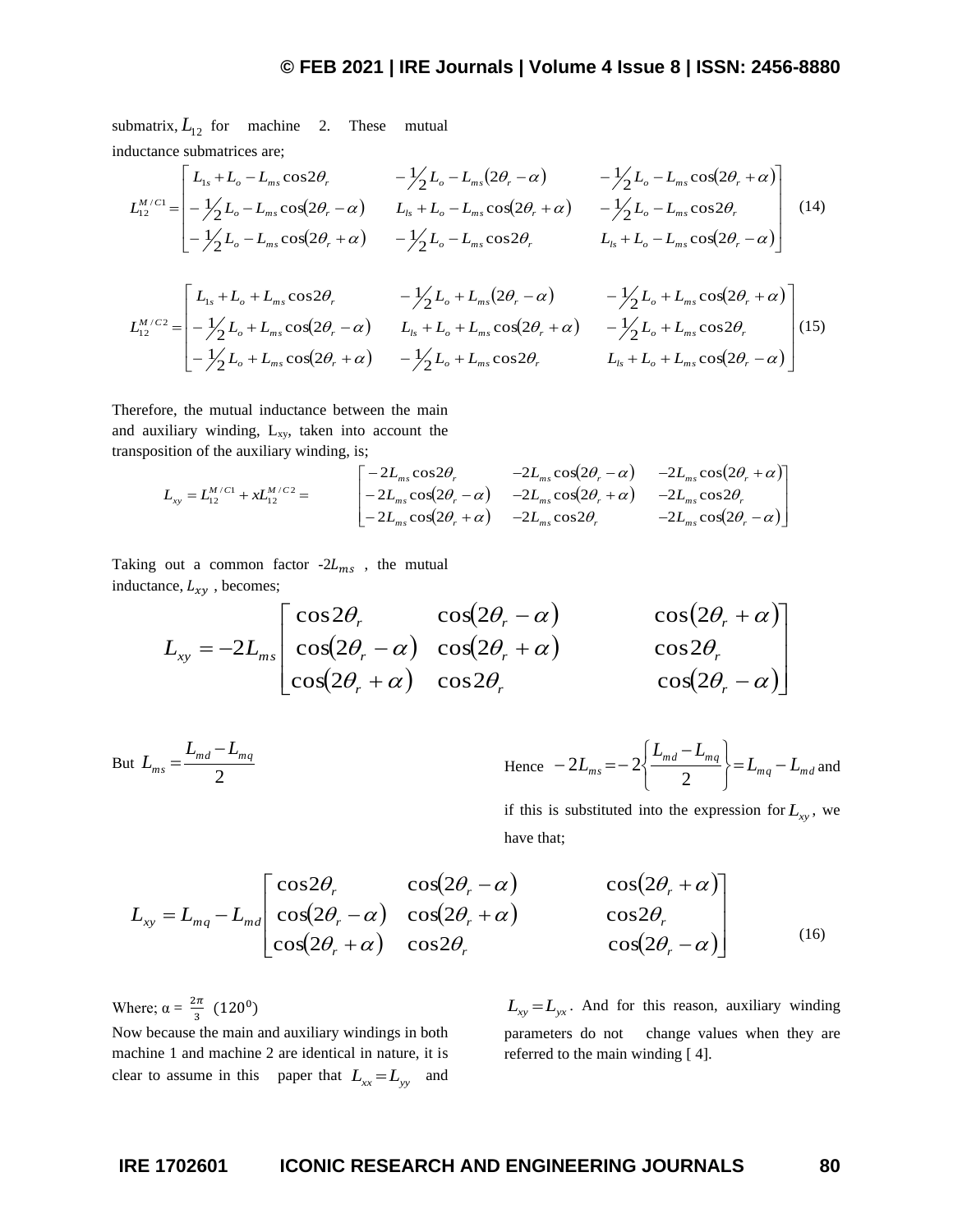## 3.2 Transforming of TFM main winding (stator) quantities to arbitrary qdo reference frame.

The rotor of the TF machine is salient pole without winding conductors and as a result, its mmfs are always directed along the d- and q-axes. The consequence of this is that the qdo transformations can only be applied to the stator quantities. The main purpose of this transformation is to obtain constant inductances whose values will not depend on the rotor angular position that varies with time which is evident from equation (16).

(1) TFM Voltage equations in qdo reference frame: For a three-phase machine like the TFM, the voltage equation for the main

(stator) winding is;

$$
V_{ABC} = r_{ABC} i_{ABC} + p \lambda_{ABC}
$$
  
\n
$$
V_{abc} = r_{abc} i_{abc} + p \lambda_{abc}
$$
 (17)

where;

 $P = \frac{d}{dt}$  $\lambda$  = Flux linkage  $r_{ABC} = \text{diag} \left( \left[ r_A \ r_B \ r_C \right] \right)$  $r_{abc} = \text{diag} \left( \left[ r_a \ r_b \ r_c \right] \right)$ 

applying the  $T_{qdo}(\theta_r)$  to equation (17), gives;

$$
V^{QDO} = T_{QDO}(\theta_r) r_{ABC} T_{QDO}^{-1}(\theta_r) I_{QDO} + T_{QDO}(\theta_r) P T_{QDO}^{-1} \lambda_{QDO}.
$$
 (18)

Where;

(i)

(ii)

$$
T_{\phi\phi\phi}(\theta_r) = \frac{2}{3} \begin{bmatrix} \cos\theta_r & \cos\left(\theta_r - \frac{2\pi}{3}\right) & \cos\left(\theta_r + \frac{2\pi}{3}\right) \\ \sin\theta_r & \sin\left(\theta_r - \frac{2\pi}{3}\right) & \sin\left(\theta_r + \frac{2\pi}{3}\right) \\ \frac{1}{2} & \frac{1}{2} & \frac{1}{2} \end{bmatrix}
$$
\n(19)  
\n
$$
T_{\phi\phi\phi}^{-1}(\theta_r) = \begin{bmatrix} \cos\theta_r & \sin\theta_r & 1 \\ \cos\left(\theta_r - \frac{2\pi}{3}\right) & \sin\left(\theta_r - \frac{2\pi}{3}\right) & 1 \\ \cos\left(\theta_r + \frac{2\pi}{3}\right) & \sin\left(\theta_r + \frac{2\pi}{3}\right) & 1 \end{bmatrix}
$$

(iii) 
$$
P = \frac{d}{dt}
$$

Substituting the above expressions into equation (18) and solving, gives the voltage equations for the main winding as;

$$
V_Q = r i_Q + \omega \lambda_D + p \lambda_Q
$$
  
\n
$$
V_D = r i_D - \omega \lambda_Q + p \lambda_D
$$
  
\n
$$
V_O = r i_O + p \lambda_O
$$
 (20)

While the voltage equations for the auxiliary windings become;

$$
V_q = r i_q - (\omega_o - 2\omega)\lambda_d + p\lambda_q
$$
  
\n
$$
V_d = r i_d + (\omega_o - 2\omega)\lambda_q + p\lambda_d
$$
  
\n
$$
V_o = r i_o + p\lambda_o
$$
\n(21)

(2) TFM Flux linkage equation in qdo reference: The flux linkage equation (equation 8) is rewritten in dqo frame as;

$$
\begin{bmatrix} \begin{bmatrix} \lambda_0 & \lambda_0 & \lambda_0 \end{bmatrix} \end{bmatrix}^T = \begin{bmatrix} K_x L_{xx}(K_x)^{-1} & K_x L_{xy}(K_y)^{-1} \\ K_y L_{yx}(K_x)^{-1} & K_y L_{yy}(K_y)^{-1} \end{bmatrix} \begin{bmatrix} I_0 & I_0 & I_0 \\ I_q & I_d & I_0 \end{bmatrix}
$$
\n(22)

Where;

$$
K_x = \frac{2}{3} \begin{bmatrix} \cos \theta & \cos(\theta - \alpha) & \cos(\theta + \alpha) \\ \sin \theta & \sin(\theta - \alpha) & \sin(\theta + \alpha) \\ \frac{1}{2} & \frac{1}{2} & \frac{1}{2} \end{bmatrix} (23)
$$

$$
(K_x)^{-1} = \begin{bmatrix} \cos\theta & \sin\theta & 1\\ \cos(\theta - \alpha) & \sin(\theta - \alpha) & 1\\ \cos(\theta + \alpha) & \sin(\theta + \alpha) & 1 \end{bmatrix} (24)
$$

$$
K_{y} = \frac{2}{3} \begin{bmatrix} \cos \beta & \cos(\beta - \alpha) & \cos(\beta + \alpha) \\ \sin \beta & \sin(\beta - \alpha) & \sin(\beta + \alpha) \\ \frac{1}{2} & \frac{1}{2} & \frac{1}{2} \end{bmatrix}
$$

(25)  $(K_y)^{-1} = \vert \cos(\beta - \alpha) \quad \sin(\beta - \alpha) \vert$  $(\beta + \alpha)$   $\sin(\beta + \alpha)$  1 ļ. l '  $\mathsf{I}$  . Ŀ Γ  $+\alpha$ )  $\sin(\beta +$  $e^{-1} = \cos(\beta - \alpha)$   $\sin(\beta - \alpha)$  $cos(\beta + \alpha)$   $sin(\beta + \alpha)$  1  $cos(\beta - \alpha)$   $sin(\beta - \alpha)$  1  $\left[\begin{array}{cc} \cos \beta & \sin \beta & 1 \\ \cos(\beta & \sin(\beta) & 1 \end{array}\right]$  $\beta + \alpha$ )  $\sin(\beta + \alpha)$  $\beta - \alpha$ )  $\sin(\beta - \alpha)$  $\beta$   $\sin \beta$  $(K_y)^{-1} = \begin{vmatrix} 0 & \cos(\beta - \alpha) & \sin(\beta - \alpha) & 1 \end{vmatrix}$  (26)

From equation (18) through equation (26);

 $\mathbf{I}$  $\mathbf{I}$ 」

٦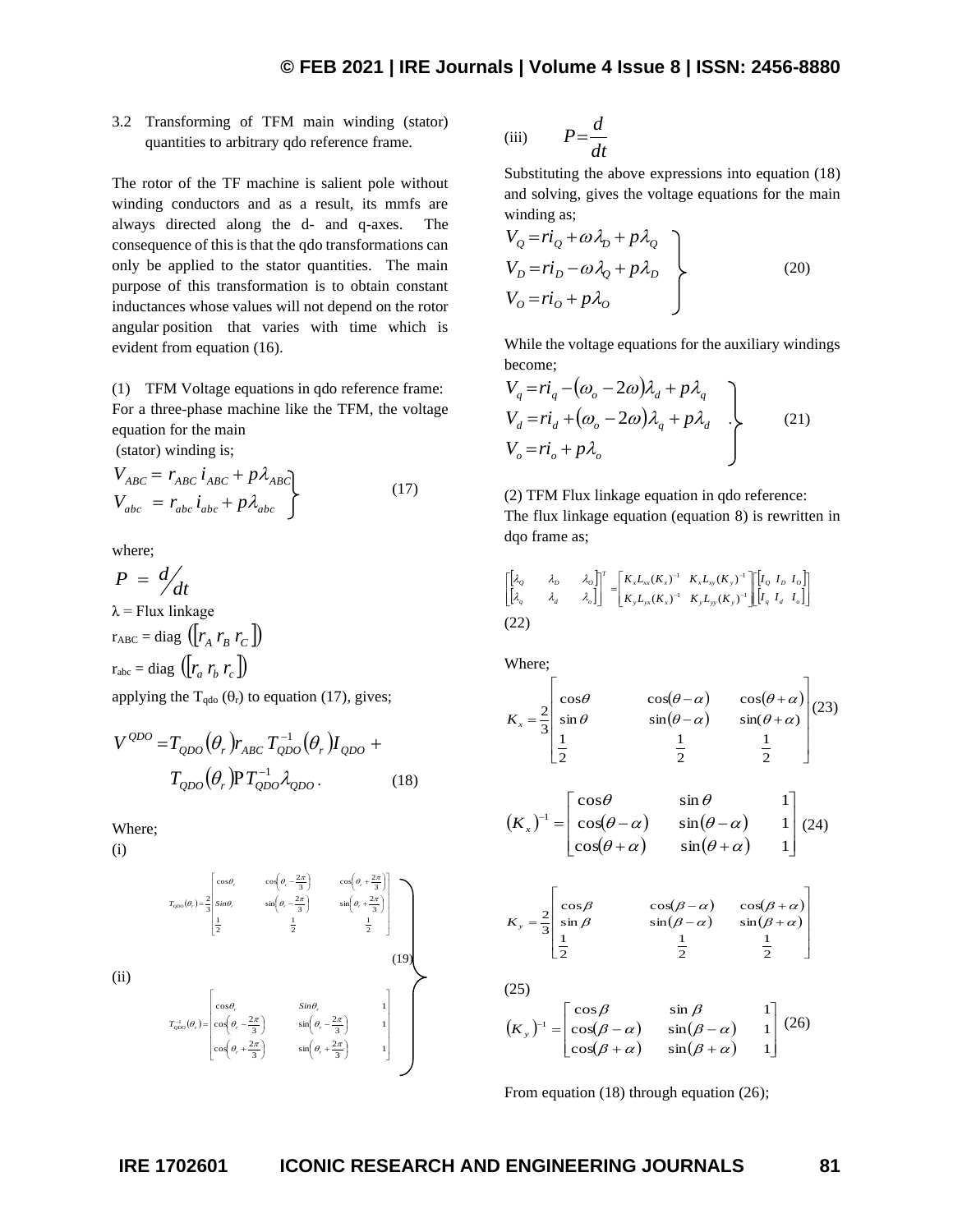$$
\alpha = \frac{2\pi}{3}
$$

 $\beta$  = Speed of rotation of arbitrary reference frame.  $\theta_r$  = Angular rotor position  $T =$ Matrix transpose

Substituting equations  $(23 – 26)$  back into equation (22), the flux linkage equations can now be expressed as;

$$
\lambda_{Q} = (2L_{1} + L_{mq} + L_{md})I_{Q} - (l_{md} - L_{mq})I_{q}
$$
\n
$$
\lambda_{D} = (2L_{1} + L_{mq} + L_{md})I_{D} + (l_{md} - L_{mq})I_{d}
$$
\n
$$
\lambda_{Q} = 2L_{1}I_{Q}
$$
\n
$$
\lambda_{q} = (2L_{1} + L_{mq} + L_{md})I_{q} - (l_{md} - L_{mq})I_{Q}
$$
\n
$$
\lambda_{d} = (2L_{1} + L_{mq} + L_{md})I_{d} + (l_{md} - L_{mq})I_{D}
$$
\n
$$
\lambda_{o} = 2L_{1}I_{o}
$$
\n
$$
(27)
$$

In its completeness, equation  $(27)$  can be rewritten as;

$$
\begin{bmatrix}\n\lambda_{0} \\
\lambda_{D} \\
\lambda_{O} \\
\lambda_{Q} \\
\lambda_{Q} \\
\lambda_{Q} \\
\lambda_{Q} \\
\lambda_{Q}\n\end{bmatrix} =\n\begin{bmatrix}\n2L_{l} + L_{mq} + L_{md} & 0 & 0 & -(L_{md} - L_{mq}) & 0 & 0 \\
0 & .2L_{L} + L_{mq} + L_{md} & 0 & 0 & L_{md} - L_{mq} & 0 \\
0 & 0 & 2L_{L} & 0 & 0 & 0 \\
-(L_{md} - L_{mq}) & 0 & 0 & 2L_{L} + L_{mq} + L_{md} & 0 & 0 \\
0 & L_{md} - L_{mq} & 0 & 0 & 2L_{L} + L_{mq} + L_{md} & 0 \\
0 & 0 & 0 & 0 & 2L_{L} + L_{mq} + L_{md} & 0 \\
0 & 0 & 0 & 0 & 0 & 2L_{L}\n\end{bmatrix}
$$

From equations (20), (21) and (28), it is very evident that transformation of the voltage and flux linkage equations of the TFM into arbitrary qdo reference frame, has produced another set of voltage and flux linkage equations with inductance values, no longer dependent on the rotor angular position which varies with time as seen in equation (16).

#### IV. PHYSICAL CONFIGURATION OF AN INDUCTION MACHINE (IM)

The induction motor comprises a stator and a rotor mounted on bearings and separated from the stator by air-gap. The stator consists of a magnetic core made up of laminations carrying slot-embedded conductors which constitute the stator windings. The rotor of induction motor is cylindrical and carries either conducting bars short-circuited at both ends by end rings (squirrel cage rotor) or a polyphase winding connected in a predetermined manner with terminals brought out of slip rings for external connections and short circuited. The winding arrangement of a typical

( ) − + + + + − *o d q O D Q L m d m q <sup>L</sup> m q m d <sup>L</sup> m q m d m d m q I I I I I I L L L L L L L L L L L* 0 0 0 0 0 2 0 0 0 2 0 0 0 2 0 0 0 0 2 0 0 0 0 .2 0 0 0 (28)

2-pole, 3-phase, star-connected, symmetrical induction machine is as shown in figure 2.

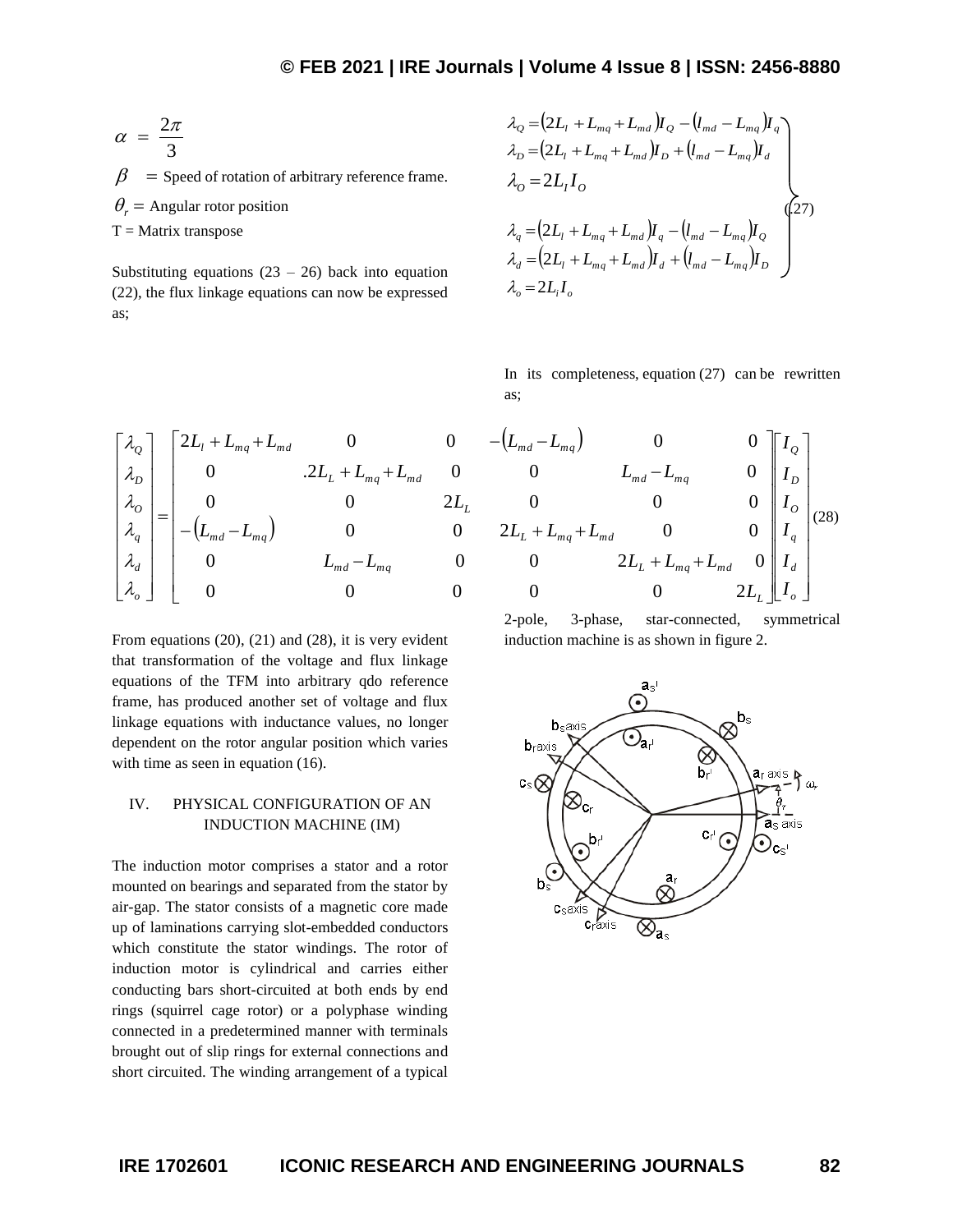

Fig.2: Two-pole, 3-phase, star-connected, symmetrical induction machine.

### V. INDUCTANCE MATRIX OF AN INDUCTION MACHINE(IM)

#### 5.1 IM Self - and Mutual - inductances.

The winding arrangement of  $a = 2$  – pole, 3-phase, star-connected symmetrical induction machine is as shown in figure (2). The stator windings are identical with equivalent turns,  $N_s$  and resistance,  $r_s$ . The rotor windings which may be wound or forged as a squirrel cage winding can also be approximated as identical windings with equivalent turns,  $N_r$  and resistance  $r_r$ . The air gap of an induction machine is uniform and the stator and rotor windings may be approximated as having a sinusoidally distributed windings.

The stator inductance, L<sub>s</sub>, is given as;

$$
\begin{split} L_{z} &= \begin{vmatrix} L_{Lz} + L_{A} - L_{B}\cos 2\theta, & -\frac{1}{2}L_{A} - L_{B}\cos 2\theta, -\frac{\pi}{2}\zeta \end{vmatrix} & -\frac{1}{2}L_{A} - L_{B}\cos 2\big(\theta, +\frac{\pi}{\zeta}\big') \\ -\frac{1}{2}L_{A} - L_{B}\cos 2\big(\theta, -\frac{\pi}{\zeta}\big) & L_{Lz} + L_{A} - L_{B}\cos 2\big(\theta, -\frac{\pi}{\zeta}\big) & -\frac{1}{2}L_{A} - L_{B}\cos 2(\theta, +\pi) \\ -\frac{1}{2}L_{A} - L_{B}\cos 2\big(\theta, +\frac{\pi}{\zeta}\big) & -\frac{1}{2}L_{A} - L_{B}\cos 2(\theta, +\pi) & L_{Lz} + L_{A} - L_{B}\cos 2\big(\theta, +\frac{\pi}{\zeta}\big) \end{vmatrix} \end{split}
$$

where;

Las as = LLs + LA – LB Cos 2qr

\n(30)

\nLbs bs = LLs + LA – LB Cos2.

\n(
$$
\theta_r - \pi/3
$$
)

\n(31)

\nLes cs = LLs + LA – LB Cos2.

\n( $\theta_r + \pi/3$ )

\n(32)

\nLas bs = - $\frac{1}{2}$ LA – LB Cos2

\n(33)

\nLas cs = - $\frac{1}{2}$ LA – LB Cos2.

\n(34)

\nLbs cs = - $\frac{1}{2}$ LA – LB Cos2.

\n(35)

From equation (29), it is very evident that all stator self-inductances are equal (that is;

 $Lasas = Lbsbs = Lcscs with$ ;  $Lasas = LLs + Lms (36)$ 

Where;

 $L_{Ls}$  = stator leakage inductance

 $L_{\text{ms}}$  = stator magnetizing inductance

The stator magnetizing inductance,  $L_{ms}$ , corresponds to  $L_A$  in equation (30) through equation (32) and is mathematically expressed as;

$$
L_{ms} = \left(\frac{N_S}{2}\right)^2 \frac{\pi \mu_0 r l}{g} \tag{37}
$$

Where;

 $N_s$  = stator equivalent turns  $\mu_{o}$  = permeability of free space  $r =$  stator resistance  $L =$  stator winding length  $g =$  length of uniform air gap

Like the stator self-inductances, the stator-to-stator mutual inductances are also equal. This implies that;

$$
Labs=Lascs=Lbscs=1/2Lms
$$
 (38)

and this corresponds to  $-\frac{1}{2}L_A$  in equation (33) through equation (35) with  $L_B = 0$ . consequently, equation (29) is now rewritten as;

$$
L_{s} = \begin{bmatrix} L_{L_{s}} + L_{m_{s}} & -\frac{1}{2} L_{m_{s}} & -\frac{1}{2} L_{m_{s}} \\ -\frac{1}{2} L_{m_{s}} & L_{L_{s}} + L_{m_{s}} & -\frac{1}{2} L_{m_{s}} \\ -\frac{1}{2} L_{m_{s}} & -\frac{1}{2} L_{m_{s}} & L_{L_{s}} + L_{m_{s}} \end{bmatrix}
$$
(39)

In a similar manner, the rotor inductance matrix is obtained as;

$$
L_{r} = \begin{bmatrix} L_{Lr} + L_{mr} & -\frac{1}{2}L_{mr} & -\frac{1}{2}L_{mr} \\ -\frac{1}{2}Lmr & L_{Lr} + L_{mr} & -\frac{1}{2}L_{mr} \\ -\frac{1}{2}ms & -\frac{1}{2}L_{mr} & L_{Lr} + L_{mr} \end{bmatrix}
$$

(40)

Whereas in stator, the rotor self-inductances are equal, that is;

 $Larar = Lbrbr = Lcrcr = LLr + Lmr$  (41)

The rotor magnetizing inductance,  $L_{mr}$ , is given as;  $L_{mr} = \left(\frac{N_r}{2}\right)$  $\frac{N_r}{2}$ <sup>2</sup> $\frac{\pi \mu_o r l}{g}$  $\overline{g}$ (42)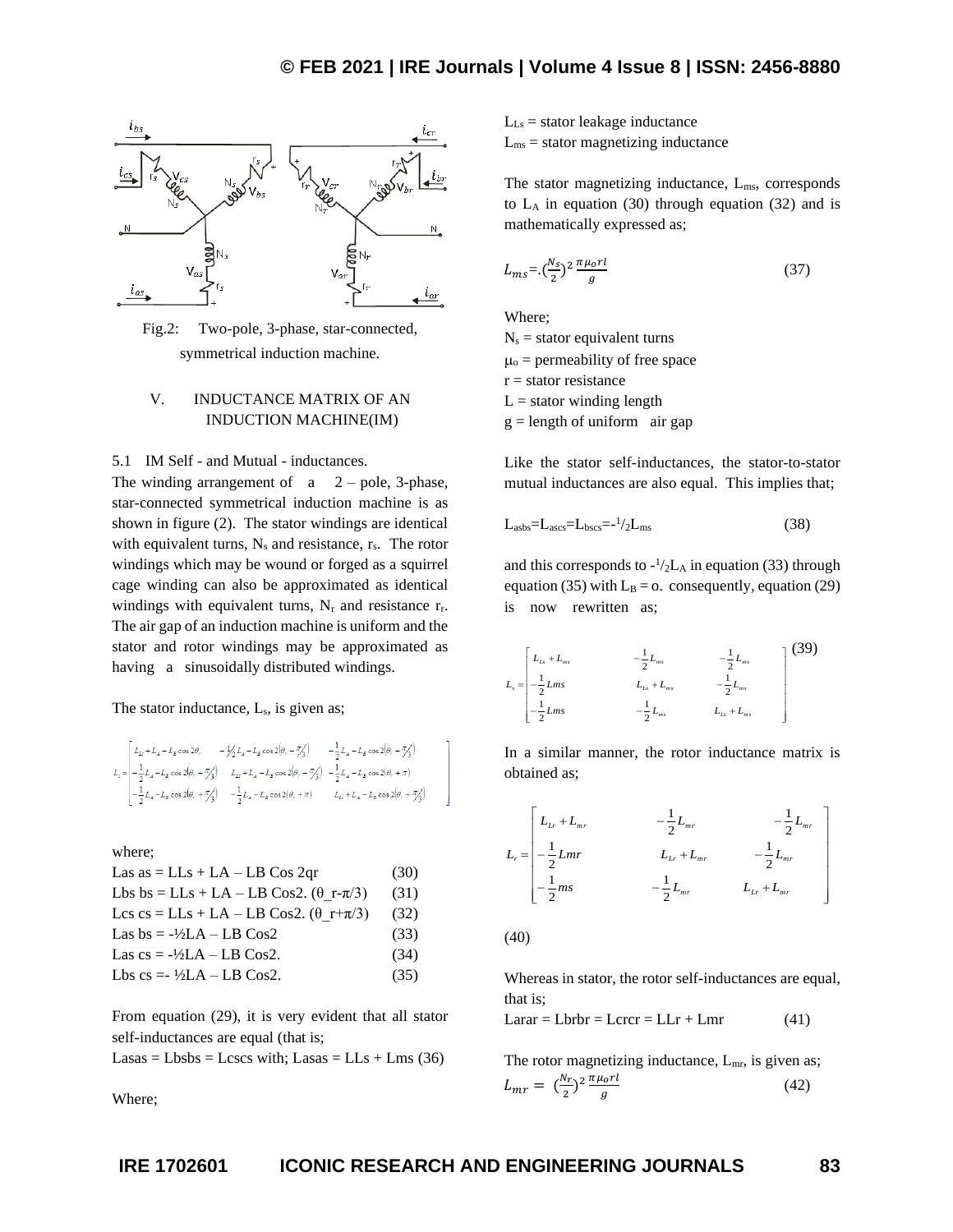The rotor-to-rotor mutual inductances are equal and expressed as;

Larbr = Larcr = Lbrcr =  $-1/2$  Lmr (43)

The mutual inductances between the stator and the rotor windings are obtained as follows;

(i) The mutual inductances  $L_{asar}$ ,  $L_{bsbr}$  and  $L_{cscr}$  are equal; and is given by the expression;

 $Lasar = Lbsbr = Lescr = Lsrcosqr$  (44)

(ii) The mutual inductances  $L_{\text{asbr}}$ ,  $L_{\text{bscr}}$  and  $L_{\text{csar}}$  are equal; and is given by the expression;

$$
L_{\text{asbr}} = L_{\text{bscr}} = L_{\text{csar}} = L_{\text{sr}} \cos \left( \theta_r + 2\pi / 3 \right) \tag{45}
$$

(iii) The mutual inductances  $L_{\text{aser}}$   $L_{\text{bsar}}$  and  $L_{\text{csbr}}$ are equal; and is given by the expression;

$$
L_{\text{ascr}} = L_{\text{bsar}} = L_{\text{csbr}} = L_{\text{sr}} \cos\left(\theta_r - 2\pi/3\right) \tag{46}
$$

Equation (44) through equation (46), gives one expression for the mutual inductance between the stator and the rotor windings of an induction machine expressed as;

$$
L_{sr} = L_{sr} \begin{bmatrix} \cos\theta_r & \cos\left(\theta_r + \frac{2\pi}{3}\right) & \cos\left(\theta_r - \frac{2\pi}{3}\right) \\ \cos\left(\theta_r - \frac{2\pi}{3}\right) & \cos\theta_r & \cos\left(\theta_r + \frac{2\pi}{3}\right) \\ \cos\left(\theta_r + \frac{2\pi}{3}\right) & \cos\left(\theta_r - \frac{2\pi}{3}\right) & \cos\theta_r \end{bmatrix} (47)
$$

The  $L_{sr}$  on the right-hand side of equation (47) represents the amplitude of the mutual inductances between the stator and rotor windings and is given by the expression;

$$
L_{sr} = \left(\frac{N_s}{2}\right) \left(\frac{N_r}{2}\right) \frac{\pi \mu_0 r l}{g} \tag{48}
$$

5.2 Transformation of IM state variables to arbitrary qdo reference frame.

The voltage equations in machine variables for the stator and the rotor of a star – connected symmetrical IM shown in figure 2 are expressed as follows;

$$
V_{as} = i_{as}r_s + P\lambda_{as}
$$
  
\n
$$
V_{bs} = i_{bs}r_s + P\lambda_{bs}
$$
  
\n
$$
V_{cs} = i_{cs}r_s + P\lambda_{cs}
$$
\n(49)

$$
V_{\text{ar}} = i_{\text{ar}}r_{\text{r}} + P\lambda_{\text{ar}}
$$
  
\n
$$
V_{\text{br}} = i_{\text{br}}r_{\text{r}} + P\lambda_{\text{br}}
$$
  
\n
$$
V_{\text{cr}} = i_{\text{cr}}r_{\text{r}} + P\lambda_{\text{cr}}
$$
\n(50)

In both equations,  $P = \frac{d}{dt}$ , the S subscripts denotes variables and parameters associated with the stator circuits and the r subscripts denotes variables and parameters associated with the rotor circuits. Both rs and  $r_r$  are diagonal matrices each with equal non zero elements [1].

For a magnetically linear system, the flux linkages can be expressed as;

$$
\begin{bmatrix} \lambda_s^{abc} \\ \lambda_r^{abc} \end{bmatrix} = \begin{bmatrix} L_{ss}^{abc} & L_{sr}^{abc} \\ L_{rs}^{abc} & L_{rr}^{abc} \end{bmatrix} \begin{bmatrix} i_s^{abc} \\ i_r^{abc} \end{bmatrix}
$$
wb.turn. (51)

For an idealized inductance machine, six first order differential equations are used to describe the machine, one differential equation for each machine winding. The stator-to-rotor coupling terms are functions of rotor position and hence when the rotor rotates, the coupling terms vary with time [5].

In the analysis of IM, it is also desirable to transform the abc variables with the symmetrical rotor windings to the arbitrary qdo reference frame [1].

And the transformation equation from the abc quantities to the qdo reference frame is given by;

$$
\begin{bmatrix} f_q \\ f_d \\ f_o \end{bmatrix} = \begin{bmatrix} T_{qdo}(\theta) \end{bmatrix} \begin{bmatrix} f_a \\ f_b \\ f_c \end{bmatrix}
$$
 (52)

Where the variable, f, can be the phase voltages, currents or flux linkages of the machine.

$$
\left[T_{qdo}(\theta)\right] = \frac{2}{3} \begin{bmatrix} \cos\theta & \cos\left(\theta - \frac{2\pi}{3}\right) & \cos\left(\theta + \frac{2\pi}{3}\right) \\ \sin\theta & \sin\left(\theta - \frac{2\pi}{3}\right) & \sin\left(\theta + \frac{2\pi}{3}\right) \\ \frac{1}{2} & \frac{1}{2} & \frac{1}{2} \end{bmatrix} \tag{53}
$$

and inverse of equation (53) is;

Rotor voltage equations: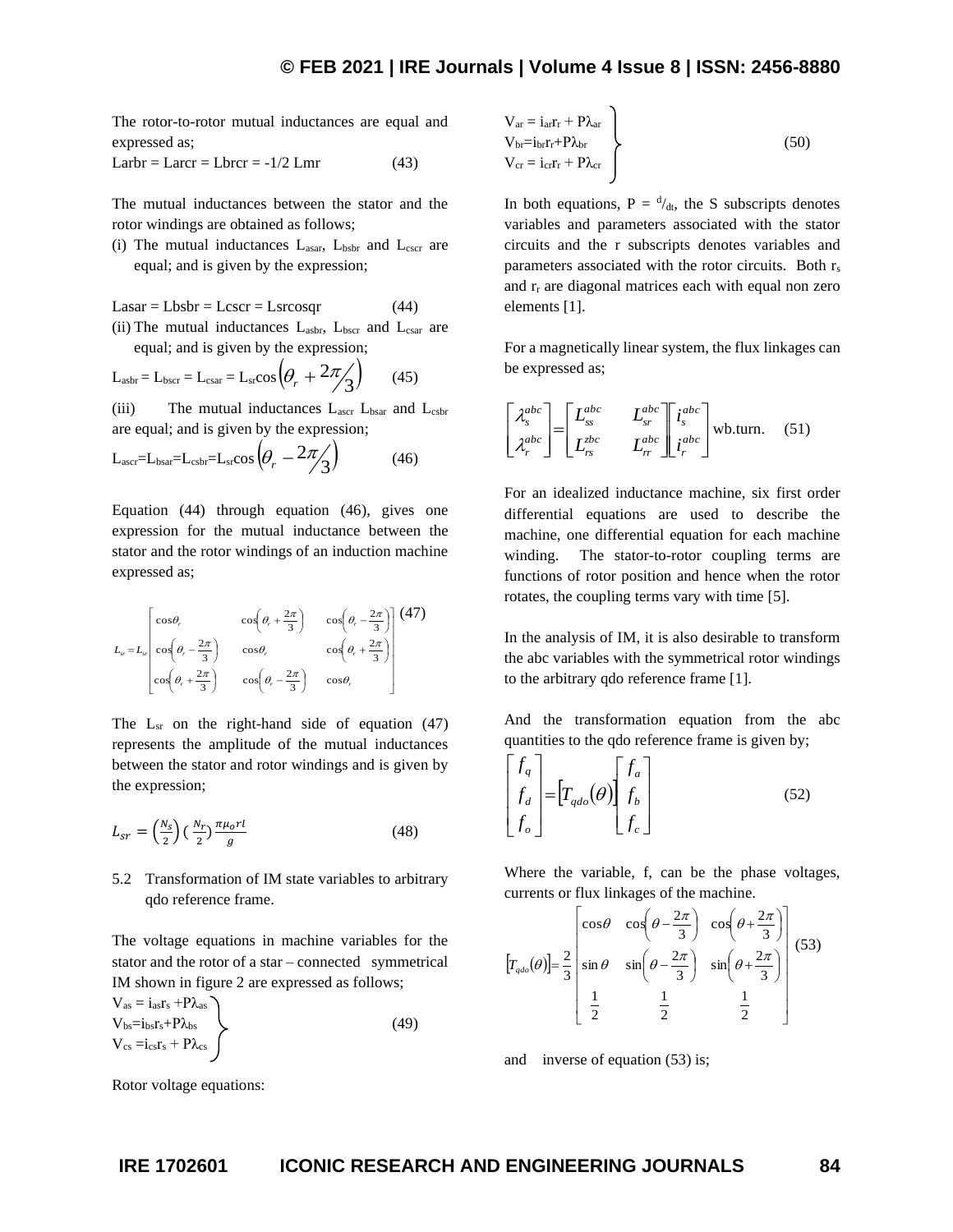$$
\left[T_{qdo}\right]^{-1} = \begin{bmatrix} \cos\theta & \sin\theta & 1\\ \sin\left(\theta - \frac{2\pi}{3}\right) & \sin\left(\theta - \frac{2\pi}{3}\right) & 1\\ \cos\left(\theta + \frac{2\pi}{3}\right) & \sin\left(\theta + \frac{2\pi}{3}\right) & 1 \end{bmatrix}
$$
(54)

#### 5.3 IM Voltage equations in qdo reference frame

From equation (49), the stator winding abc voltage equations can be expressed as;

$$
V_s^{abc} = r_s^{abc} i_s^{abc} + P \lambda_s^{abc}
$$
 (55)  
where; P =  $\frac{d}{dt}$ 

Applying the transformation,  $[T_{qdo}(\theta)]$ , to equation (55), yields;

$$
V_s^{qdo} = \left[T_{qdo}(\theta)\right]_{s}^{abc} \left[T_{qdo}(\theta)\right]^{-1} \left[i_s^{qdo}\right] + \left[T_{qdo}(\theta)\right] P \left[T_{qdo}(\theta)\right]^{-1} \left[\lambda_s^{qdo}\right] (56)
$$

Equation (56) can be simplified to;

$$
V_s^{qdo} = r_s^{qdo} i_s^{qdo} + P \lambda_s^{qdo} + \omega \begin{bmatrix} 0 & 1 & 0 \\ -1 & 0 & 0 \\ 0 & 0 & 0 \end{bmatrix} \lambda_s^{qdo}
$$

where;

$$
r_s^{qdo} = r_s \begin{bmatrix} 1 & 0 & 0 \\ 0 & 1 & 0 \\ 0 & 0 & 1 \end{bmatrix}; P = \frac{d}{dt}; \omega = \frac{d\theta}{dt}
$$

**IR**<sub>gra</sub><sup>11</sup> =  $\sin(\theta - \frac{\pi x}{3})$  **iii**  $\theta - \frac{\pi x}{3}$  **iii**  $\theta - \frac{\pi x}{3}$  **iii**  $\theta - \frac{2\pi x}{3}$  **iii**  $\theta - \frac{2\pi x}{3}$  **iii**  $\theta - \frac{2\pi x}{3}$  **iii**  $\theta - \frac{2\pi x}{3}$  **iii**  $\theta - \frac{2\pi x}{3}$  **iii**  $\theta - \frac{2\pi x}{3}$  **iii**  $\theta - \frac{2\pi x$ In a similar manner, the rotor quantities must be transformed into the same qdo frame. Now the transformation angle for the rotor phase quantities is  $(\theta - \theta_{r})$ . . And so when the transformation,  $T_{qdo}(\theta - \theta_r)$ , is applied to the rotor voltage equation in the same manner as the stator, we have;

$$
V_r^{qdo} = r_r^{qdo} i_r^{qdo} + P \lambda_r^{qdo} + (\omega - \omega_r) \begin{bmatrix} 0 & 1 & 0 \\ -1 & 1 & 0 \\ 0 & 0 & 0 \end{bmatrix} \lambda_r^{qdo}
$$
  
(58)

5.4 IM Flux linkage equation in arbitrary qdo reference frame

From equation (51), the stator and rotor flux linkages are given as;

$$
\lambda_s^{abc} = L_{ss}^{abc} i_s^{abc} + L_{sr}^{abc} i_r^{abc} \tag{59}
$$

$$
\lambda_r^{abc} = L_{rs}^{abc} \dot{\mathbf{i}}_s^{abc} + L_{rr}^{abc} \dot{\mathbf{i}}_r^{abc} \tag{60}
$$

The stator flux linkages in arbitrary qdo reference form are obtained by applying  $T_{qdo}(\theta)$  to equation

(59) to give;  
\n
$$
\lambda_s^{qdo} = \left[ T_{qdo}(\theta) \right] L_{ss}^{abc} i_s^{abc} + L_{sr}^{abc} i_r^{abc} \Big]
$$
\n
$$
= T_{qdo}(\theta) L_{ss}^{abc} T_{qdo}^{-1}(\theta) i_s^{qdo} + T_{qdo}(\theta) L_{sr}^{abc} T_{qdo}^{-1}(\theta) i_r^{qdo}
$$
\n(61)

Equation (61) simplifies to;

$$
\begin{bmatrix} \lambda_{qs} \\ \lambda_{ds} \\ \lambda_{cs} \end{bmatrix} = \begin{bmatrix} L_{ls} + \frac{3}{2}L_{ss} & 0 & 0 \\ 0 & L_{is} + \frac{3}{2}L_{ss} & 0 \\ 0 & 0 & L_{ts} \end{bmatrix} \begin{bmatrix} i_{qs} \\ i_{ds} \\ i_{ds} \end{bmatrix} + \begin{bmatrix} \frac{3}{2}L_{sr} & 0 & 0 \\ 0 & \frac{3}{2}L_{sr} & 0 \\ 0 & 0 & 0 \end{bmatrix} \begin{bmatrix} i_{qr} \\ i_{dr} \\ i_{dr} \end{bmatrix}
$$
  
(62)

In a similar manner, if the transformation,  $T_{qdo}(\theta - \theta_r)$  is applied to equation (60), the rotor qdo flux linkage becomes;

$$
\begin{split} \lambda_r^{qdo} =& \left[T_{qdo}(\theta-\theta_r)\right]L_{rs}^{abc}\left[T_{qdo}(\theta-\theta_r)\right]^{-1}i_s^{qdo} + \left[T_{qdo}(\theta-\theta_r)\right]L_{rr}^{abc}\left[T_{qdo}(\theta-\theta_r)\right]^{-1}i_r^{qdo} \\ (63) \end{split}
$$

Equation (63) simplifies to;

$$
\begin{bmatrix} \lambda_{qr} \\ \lambda_{dr} \\ \lambda_{dr} \end{bmatrix} = \begin{bmatrix} \frac{3}{2}L_{sr} & 0 & 0 \\ 0 & \frac{3}{2}L_{sr} & 0 \\ 0 & 0 & 0 \end{bmatrix} \begin{bmatrix} i_{qs} \\ i_{ds} \\ i_{ds} \end{bmatrix} + \begin{bmatrix} L_{lr} + \frac{3}{2}L_{rr} & 0 & 0 \\ 0 & L_{lr} + \frac{3}{2}L_{rr} & 0 \\ 0 & 0 & L_{lr} \end{bmatrix} \begin{bmatrix} i_{qr} \\ i_{dr} \\ i_{cr} \end{bmatrix}
$$
  
(64)

Merging equations (62) and (64), gives the stator and rotor flux linkage equations in qdo reference frame as depicted in equation (65).

(57)